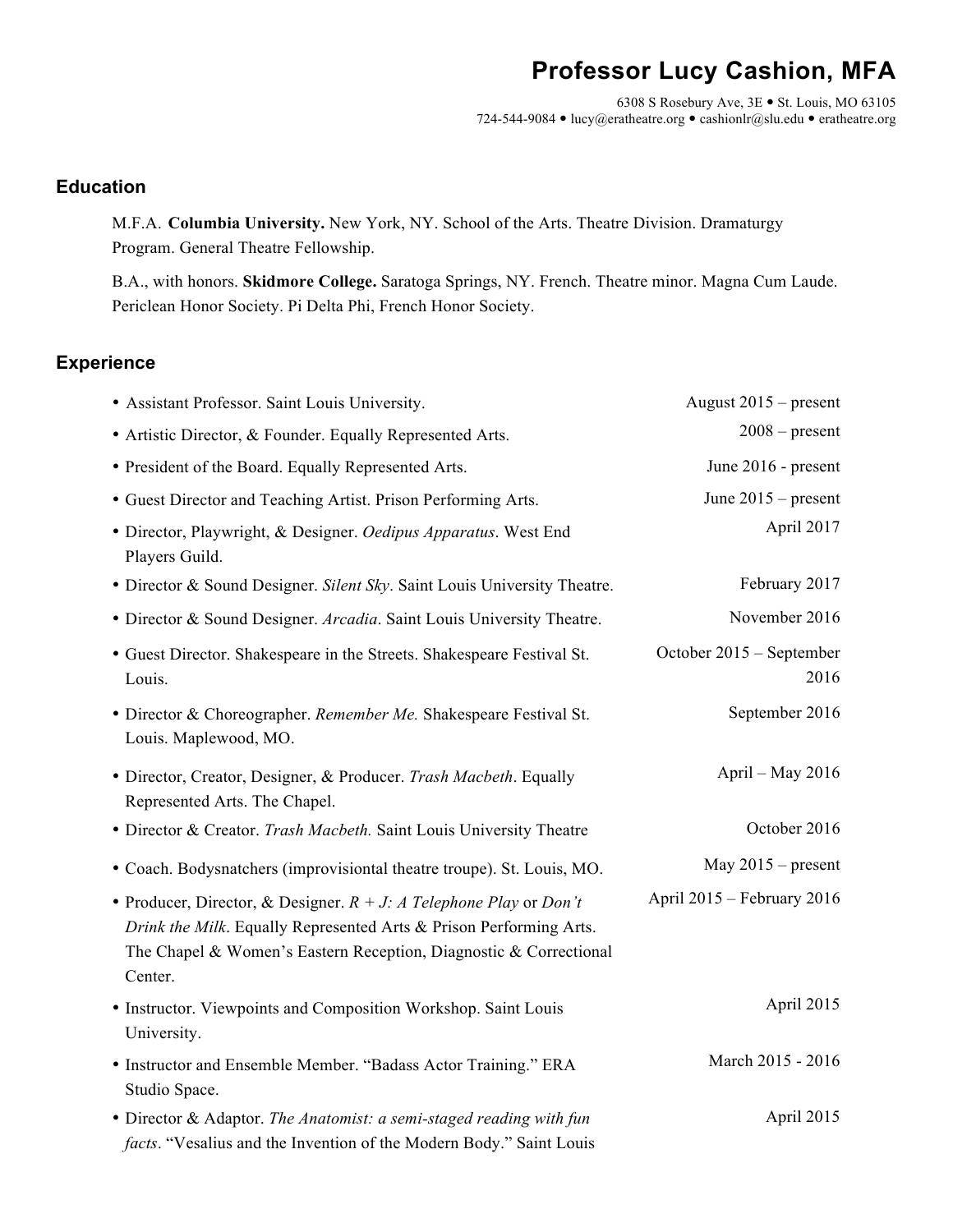University & Washington University.

| · Director, Creator, Designer, & Performer. Moscow! Equally                                                                                                      | June 2015     |
|------------------------------------------------------------------------------------------------------------------------------------------------------------------|---------------|
| Represented Arts. St Lou Fringe. Kranzberg Arts Center, Black Box                                                                                                |               |
| Theatre.                                                                                                                                                         | November 2014 |
| • Director, Designer, Co-creator, & Producer. The Residents of Craigslist.<br>Equally Represented Arts. AlphaBetaClub, Firecracker Press, Old North<br>St Louis. |               |
| • Adapter and Director. Schneewittchen. The German School Association<br>of Greater St. Louis. The German Cultural Society.                                      | March 2014    |
| <b>Awards</b>                                                                                                                                                    |               |
| • St. Louis Theatre Circle Award, Best Director of a Drama, Trash<br>Macbeth.                                                                                    | 2017          |
| • FringeNYC Overall Excellence Award for Direction.                                                                                                              | 2010          |
| • General Theatre Fellowship. Columbia University.                                                                                                               | $2008 - 2010$ |
|                                                                                                                                                                  |               |

## **Teaching Experience**

| • Assistant Professor. Saint Louis University.                       | August $2015$ – present   |
|----------------------------------------------------------------------|---------------------------|
| • Teaching Artist. Prison Performing Arts.                           | May 2015 - present        |
| • Instructor. Viewpoints and Composition Workshop. Saint Louis       | April 2015                |
| University.                                                          |                           |
| • Instructor. Badass Training for the Actor.                         | March $2015$ – present    |
| • Teaching Artist. Shakespeare Festival St. Louis.                   | January $2014$ – present  |
| • Instructor. German School Association Greater St. Louis. Branch 1: | August $2013$ – September |
| German as a foreign language.                                        | 2014                      |
| • Coach. Studentische Bühne der WHU.                                 | January $-$ April 2013    |

## **Professional Development**

| • Improv Classes. The Improv Shop, St. Louis, MO. Levels $1 - 3$ . | February $-$ July 2015    |
|--------------------------------------------------------------------|---------------------------|
| • Volunteer in Corrections training. MO Department of Corrections, | June 2015                 |
| Jefferson City.                                                    | July 2014                 |
| • COCA Interchange Summer Institute for Arts Integration. Regional |                           |
| Arts Commission, St. Louis, MO.                                    |                           |
| • Contemporary French Theatre and Performance in Paris. Paris,     | June $2010$               |
| France. Columbia University, School of the Arts.                   |                           |
| • SITI Company. Training: Suzuki & Viewpoints.                     | August 2009               |
| • Les cours d'art dramatique Eva St. Paul. Paris, France. Acting   | January – April 2004 $\&$ |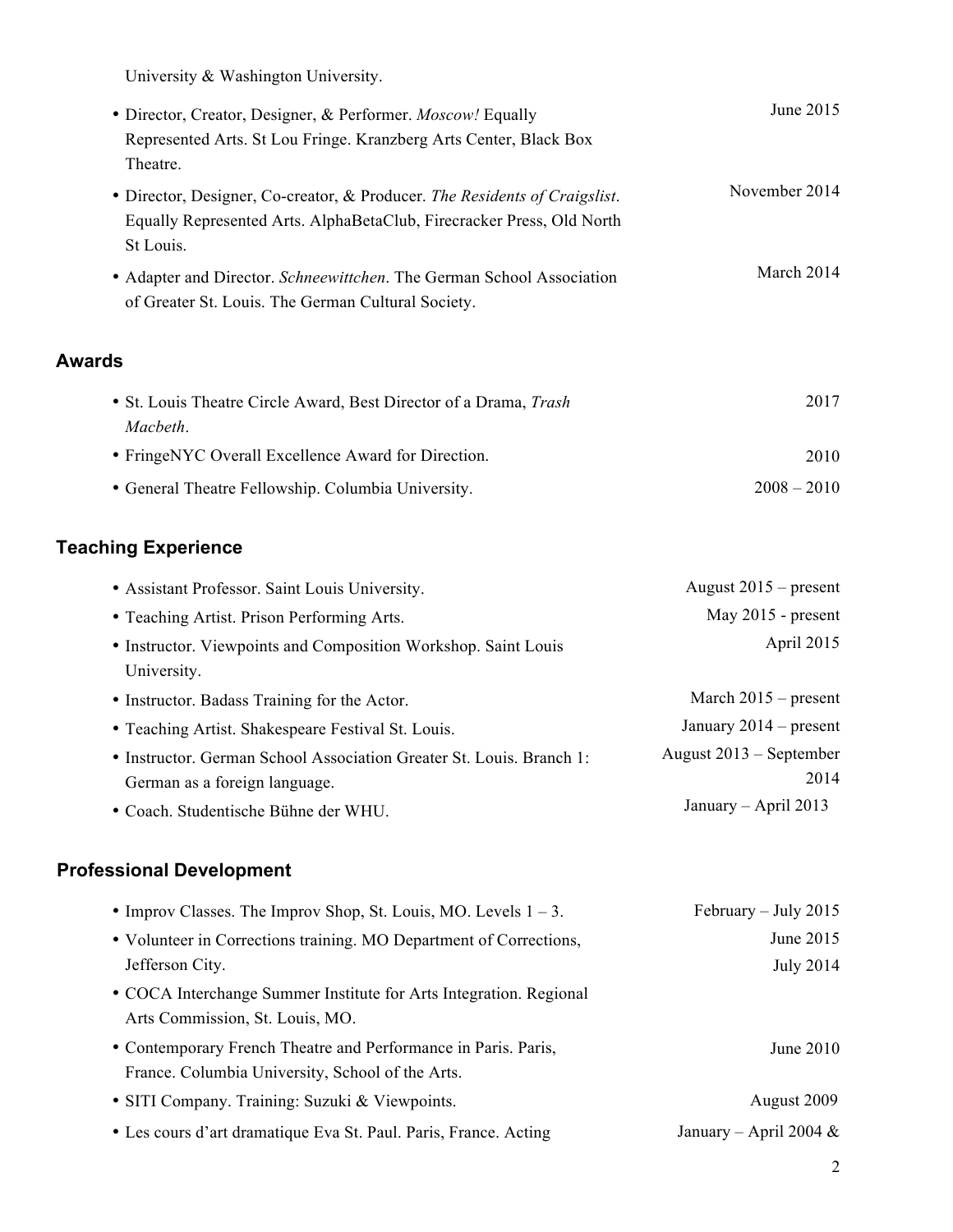#### **Available Works**

- *Twelfth Night, or Divorce*
- *The Residents of Craigslist*
- *Make Hamlet*
- *Teaching You to Write a Play, Beat by Beat*.
- *Make Hamlet: Fragmented Identity in Shakespeare's Play and a New Adaptation.*
- The Invisible Hand*: A Guidebook*.
- Blood Wedding*: Program Notes*.
- *Self-Portrait: Iphigenia in Front of the Altar*.
- *Heathcliff*.
- *Disney's Mermaidnightmare*.
- *Paradoxe dans* En Attendant Godot *et* Fin de Partie.

### **Research Experience**

• Research Assistant. Columbia University, School of the Arts. Theatre Division, Dramaturgy Program. August 2009 – May 2010

#### **More Experience**

- Director, Sound Designer, Co-composer, and Producer. *AK-47 SING-ALONG*. New York International Fringe Festival. ERA. HERE Arts Center. Award: FringeNYC Overall Excellence Award for Direction.
- Director, Sound Designer, Co-Producer, and Scenic Constructor. *De Sous* (now called *Latino*). New Plays Now. Columbia Stages. 3LD Art & Technology Center, NYC.
- Assistant Director. *The Invisible Hand*. Repertory Theatre St. Louis.
- Coach. *Charleys Tante* (German-language production of *Charley's Aunt*). Studentische Bühne der WHU. Vallendar, Germany.
- Director, Adaptor, Scenic & Sound Designer. *Make Hamlet*. ERA. The Chapel, St. Louis, MO.
- Teaching Artist. *Henry V*. Metro Youth Shakespeare, Shakespeare Festival St. Louis. The Stage at KDHX, St. Louis, MO.
- Assistant. Ignite! The Rep's New Play Festival. Repertory Theatre St. Louis.
- Digital Marketer. *The Maids* and *Conversations with an Executioner*. Upstream Theater, St. Louis.
- Intern. *Blood Wedding*. Upstream Theater, St. Louis.
- Director and Adaptor. *Make Hamlet* (reading). ERA. Schapiro Theatre, NYC.